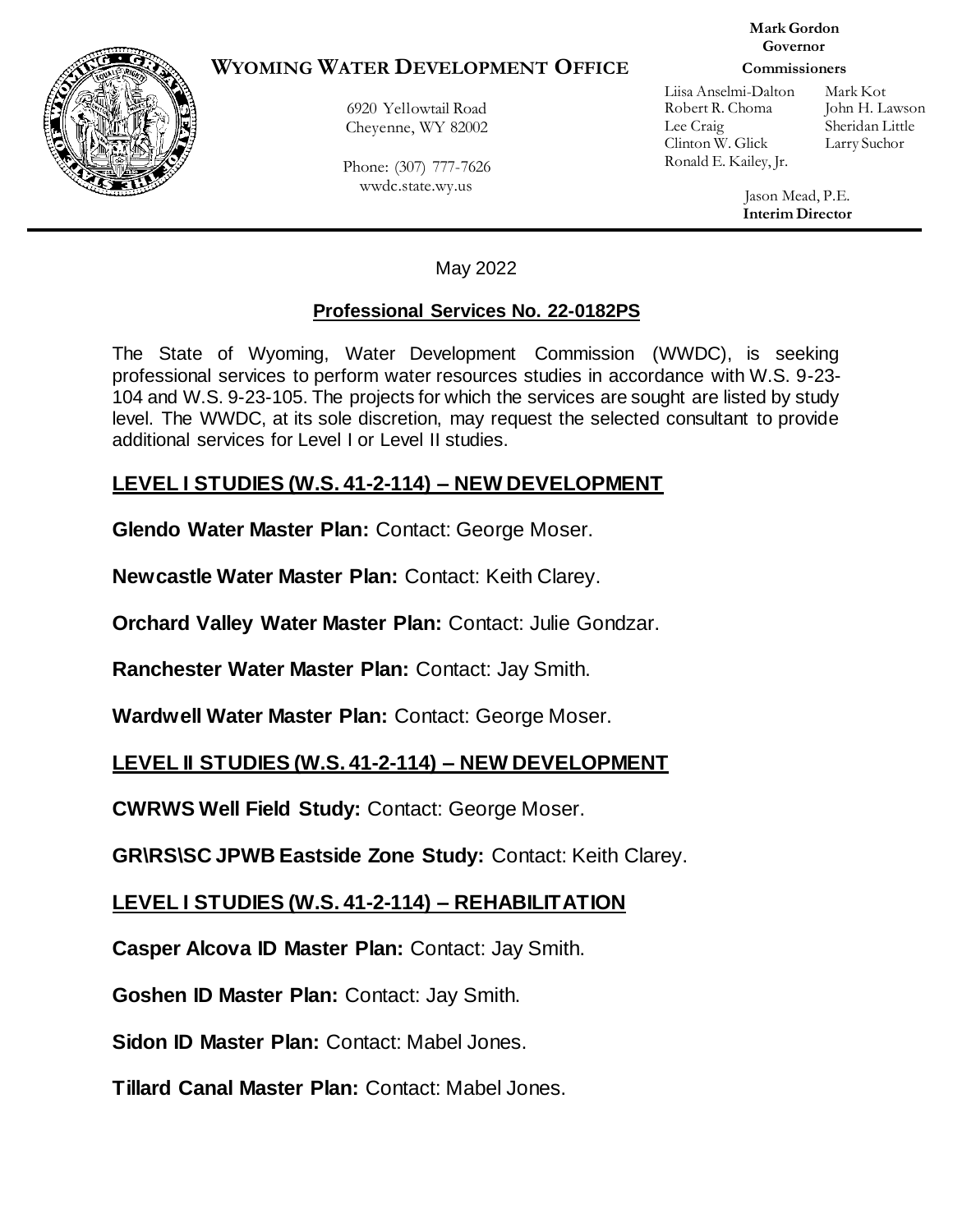# **LEVEL II STUDIES (W.S. 41-2-114) – REHABILITATION**

**Cody Canal Rehabilitation:** Contact: Mike Robertson.

**Greybull Valley ID Upper Sunshine Outlet Works Rehabilitation:** Contact: Andrew Linch.

**Lakeview ID Rehabilitation:** Contact: Mike Robertson.

**Shoshoni GW Supply & Transmission:** Contact: Keith Clarey.

**Willwood ID Rehabilitation:** Contact: Chace Tavelli.

# **REQUIRED SUBMITTALS AND SUPPLEMENTAL INFORMATION:**

Prospective consultants and sub-consultants wishing to be considered for any of the listed projects shall submit **Statements of Qualification** (SOQ) – 254 forms, **Statements of Interest** (SOI) – 255 forms, and **Wyoming Resident Firm Certification** forms (if applicable) to the Water Development Commission.

Firms offering "professional services" and claiming "resident firm" status as defined by W.S. 9-23-102 shall submit for each project of interest a Wyoming Resident Firm Certification form. The form certifies that the firm is legally registered and in good standing with the Wyoming Secretary of State's Office; possesses a physical office residing within the State of Wyoming staffed by qualified individuals with professional and technical expertise who are employed in the state; and if the firm is selected for the project, it will ensure that the applicable percentage of the contract costs for professional services, as set forth in Wyoming Statute § 9-23-102(a)(vi)(B), shall be performed by individuals or consultants who are employed in the State of Wyoming, who will perform their labor or professional services provided under the contract within the boundaries of the State of Wyoming, and who shall possess the professional and technical qualifications necessary to perform the work required by the contract.

*\*\*254/255/Resident Firm Certification forms may be submitted electronically, in a COMBINED pdf format to [miranda.russell2@wyo.gov.](mailto:miranda.russell2@wyo.gov) If you choose to submit electronically PLEASE submit a complete package for EACH project, including 254s for prime and sub-consultants as well as your 255 and Resident Firm Certification (if applicable) in a single combined PDF. Please send a separate email for each project you're submitting materials for along with contact information including email, phone number and primary office location doing the work.\*\**

If you choose to submit via mail, please provide two (2) copies each of your 254, 255, and Resident Firm Certification form (if applicable) as well as any 254s of subconsultants. Please submit separate documents on each project for which you would like to be considered.